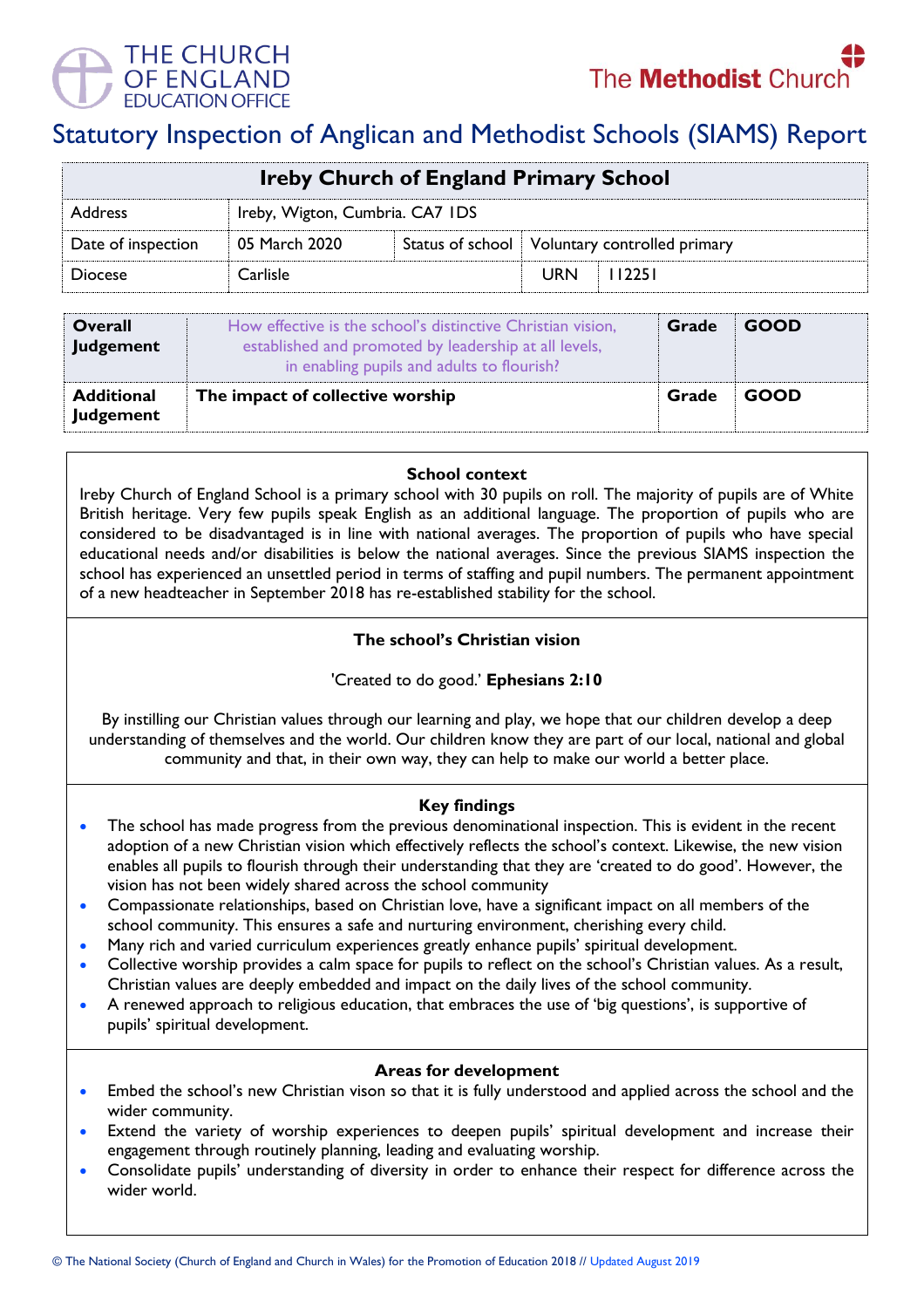How effective is the school's distinctive Christian vision, established and promoted by leadership at all levels, in enabling pupils and adults to flourish?

## **Inspection findings**

Following considerable consultation, the school developed a new Christian vision that was finalised in December 2019. As a result, pupils aspire to live out the vision's biblical verse of 'created to do good'. The Christian vision is effective in that it embodies the school's approach to teaching and learning, whilst reflecting its ambition for every child. Explaining the vision, the vicar commented, 'It makes you be the people God intended you to be, impacting on the wider world.' However, although the new vision has been introduced to the school community, it is not deeply embedded or fully understood by the wider community.

Seven core Christian values, such as wisdom and hope, underpin the vision. These are widely known and understood. Pupils recognise the benefit and importance of the Christian values in their own lives. One pupil commented, 'If you don't live your values, then they're just words on a wall.' Parents recognise the impact the values have on their children's lives, applying them at home. For example, a parent recounted that their child had suggested that they used hope and perseverance to support them in the kitchen.

Pupils are acutely aware of God's creation and they are eager to protect it. They talked to their teachers about recent news items on plastics in the ocean. As a result, the school adapted its curriculum to support the pupils in equipping them to become effective courageous advocates. Pupils undertook work that included a beach litter pick, a plastics free week and discussions with a local supermarket. This all added to the pupils' understanding of the exploitation of the natural world. Pupils also spoke of activities they had enjoyed during Fairtrade Fortnight, including meeting a producer from Peru at a local schools' event. Likewise, teachers make effective links to current global issues through the everyday curriculum. For example, pupils have undertaken charitable actions around homelessness, both at home and abroad, following work on the novel, 'Street Child'. As a result, pupils are inspired to make a difference. A pupil commented, 'If a problem is super big you can't stop it on your own, but you can do your part, everyone can do their part. If you don't, nothing will change.'

The school supports each child as an individual. Consequently, different groups in the school community are united in comparing the school to 'a big family'. This is lived out in strong, caring relationships. A governor described the pupils as being 'valued and loved'. Pupils understand and experience compassion shown to them by adults across the school. As a result, pupils know they are cherished as individuals. This approach has a positive impact on the mental health and well-being of staff and pupils alike. One pupil compared it to the parable of the good shepherd. 'We are like sheep. The staff are like the good shepherd. They come and find you. This makes us happy. They don't forget about us.' The school's vision inspires forgiveness and reconciliation and the headteacher described it as a powerful tool in enabling pupils to understand boundaries. For example, if a playtime incident arises, the headteacher uses the vision to ask, 'created to be good – how are you getting on with that right now'?

The small size of the school enables staff to know the pupils exceptionally well. Therefore, they respond well to pupils' specific needs, celebrating strengths both within and beyond the curriculum, whilst also providing targeted support. Subsequently, the large majority of pupils achieve their predicted outcomes, regularly scoring above the national average in key tests. The school is particularly committed to pupils enjoying a wide variety of experiences that enrich their learning. The Christian vision encourages the pupils to look outwards. Therefore, numerous educational visits, linked to the curriculum, enhance pupils' understanding of the wider world. As a result, pupils have a well-developed respect for difference. One pupil commented that you should 'treat everyone how you would like to be treated'. A recent connection with a school in Pakistan is supporting pupils' growing understanding of diversity. Although some subject areas allocate a percentage of time for work on cultural difference and diversity, this is not fully embedded across the curriculum.

Collective worship has an important role in the school's daily life. It provides space for pupils to reflect and engage in private prayer. Pupils gave examples of how worship had made them think. One pupil recounted a